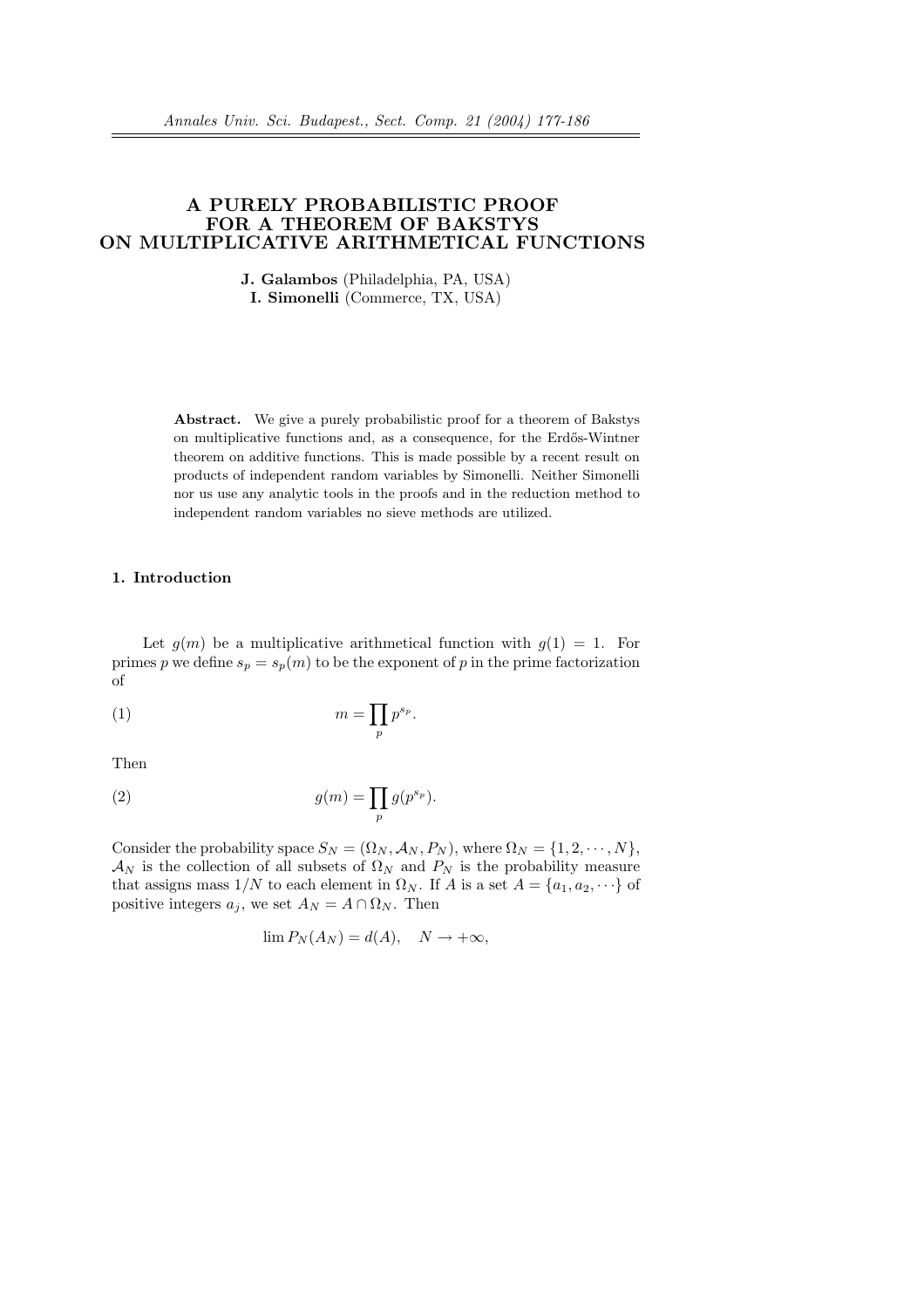whenever the limit above exists, is called the (natural) density of  $A$ . In the sequel we just put  $P_N(A)$  for  $P_N(A_N)$ . We write

$$
F_N(x) = P_N(\{m : m \in \Omega_N, g(m) \le x\}), \quad x \text{ real.}
$$

The density  $\lim F_N(x) = F(x)$ ,  $N \to +\infty$ , when it exists, is called the limiting distribution function of  $g(m)$ . The limiting distribution function  $F(x)$  is called symmetric if  $F(x) = 1 - F(-x)$  for all continuity points of  $F(x)$ . We deal with nonsymmetric limiting distribution functions in this paper. Note that, for integers  $k_i \geq 0$  and for every  $t \geq 1$ ,

$$
(3) \quad P_N(\{m : m \in \Omega_N, s_{p_j}(m) \ge k_j, 1 \le j \le t\}) = \frac{1}{N} \left[ \frac{N}{p_1^{k_1} p_2^{k_2} \cdots p_t^{k_t}} \right],
$$

where |y| signifies the integer part of y. We once again drop m and  $m \in \Omega_N$ from the notation and abbreviate the left hand side to  $P_N(s_{p_j}(m) \geq k_j, 1 \leq$  $\leq j \leq t$ ). The right hand side of (3) expresses an almost stochastic independence of the functions  $s_{p_j} = s_{p_j}(m)$ . It is indeed our aim of analyzing the existence of  $F(x)$  above through a probabilistic model in which the  $s_{p_j}$  are completely independent. For this, we introduce an abstract probability space  $(\Omega, \mathcal{A}, P)$  on which there are random variables  $e_{p_j} = e_{p_j}(\omega)$  which take the nonnegative integers  $k_i \geq 0$  with distribution

$$
P(e_{p_j} \ge k_j, 1 \le j \le t) = \frac{1}{p_1^{k_1} p_2^{k_2} \cdots p_t^{k_t}}.
$$

Hence, the random variables  $e_{p_j}, j \geq 1$ , are stochastically independent. Simonelli (2001) obtained a complete solution to the existence of limiting distribution of the product

(4) 
$$
G_N(\omega) = \prod g(p^{e_p}).
$$

Simonelli's argument is purely probabilistic, free of transforms of distributions. Hence, our proofs on  $g(m)$  will be purely probabilistic if we reduce the distributional properties of the multiplicative function  $g(m)$  of (2) to that of  $G_N(\omega)$  of (4) without any number theoretic tools such as sieve methods.

#### 2. The theorem of Bakstys and the Erdős-Wintner theorem

Our aim is to give a new proof for the following theorem of Bakstys (1968).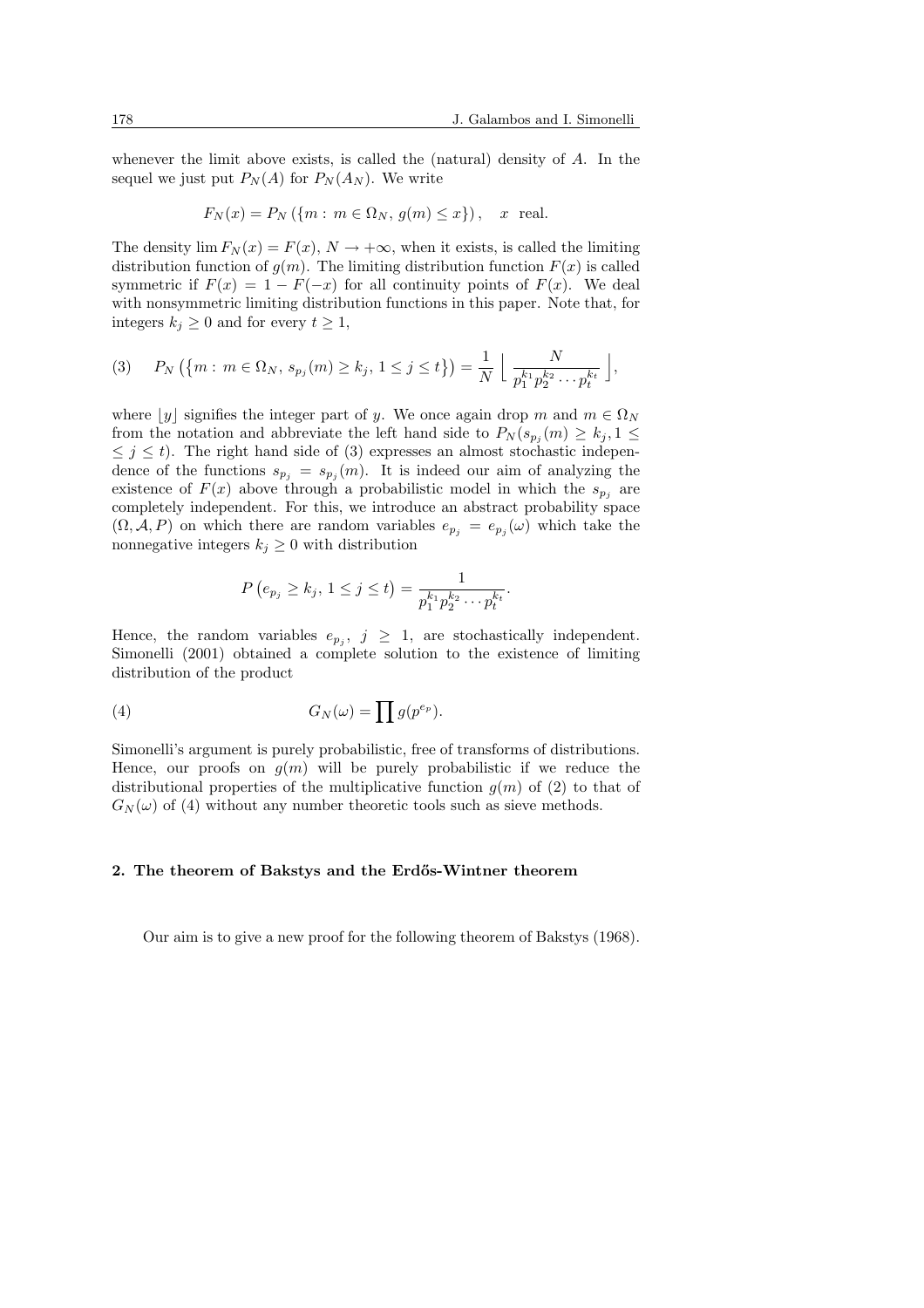**Theorem 1.** Let  $q(m) \neq 0$  and assume

$$
\sum_{g(p)<0}\frac{1}{p}<+\infty.
$$

Then  $q(m)$  has a limiting distribution function  $F(x)$ , continuous at 0, if, and only if,  $g^*(m) = |g(m)|$  does. Equivalently,  $g(m)$  has a limiting distribution function continuous at 0 if, and only if, for arbitrary  $0 < M < +\infty$ , the three series

(5) (i) 
$$
\sum_{p=1}^{\infty} \frac{1}{p}
$$
, (ii)  $\sum_{p=1}^{\infty} \frac{\log |g(p)|}{p}$ , (iii)  $\sum_{p=1}^{\infty} \frac{\log^2 |g(p)|}{p}$ 

converge, where summation in  $\sum^*$  is over primes p such that  $|\log |g(p)|| >$  $\text{converge}, \text{ where summation in } \sum_{k}^{n} s_k \text{ over primes } p \text{ such that } |\log |g(p)|| > \sum_{k} M, \text{ and in } \sum_{k}^{n} s_k, |\log |g(p)|| < M.$  The limiting distribution function  $F(x)$ is symmetric if, and only if,  $g(2^k) = -1$  for all k.

From (5) it is clear that  $g(m)$  and  $g^*(m)$  have limiting distribution functions at the same time.

The special case  $g(m) > 0$ , for all  $m \geq 1$ , allows one to take logarithm of  $q(m)$ . We have from  $(2)$ 

(6) 
$$
f(m) = \log g(m) = \sum_{p} \log g(p^{s_p}) = \sum_{p} f(p^{s_p}).
$$

The property at (6) is referred to as  $f(m)$ 's being additive. Hence, Theorem 1 implies the celebrated Erdős-Wintner theorem (Erdős and Wintner (1939), or Elliott (1979), p. 187).

**Theorem 2.** An additive arithmetical function  $f(m)$  has a limiting distribution if, and only if, the three series at (5) converge (upon replacing  $\log |g(p)|$  by  $f(p)$ ).

Theorem 2 resembles the three-series theorem of Kolmogorov from probability theory. If one rewrites (6) as

$$
f(m) = \sum_{p} \epsilon_{p,s_p}(m) f(p^{s_p}),
$$

where, with the notation at (1),

$$
\epsilon_{p,s_p}(m) = \begin{cases} 1 & \text{if } p^{s_p} \Vert m, \\ 0 & \text{otherwise,} \end{cases}
$$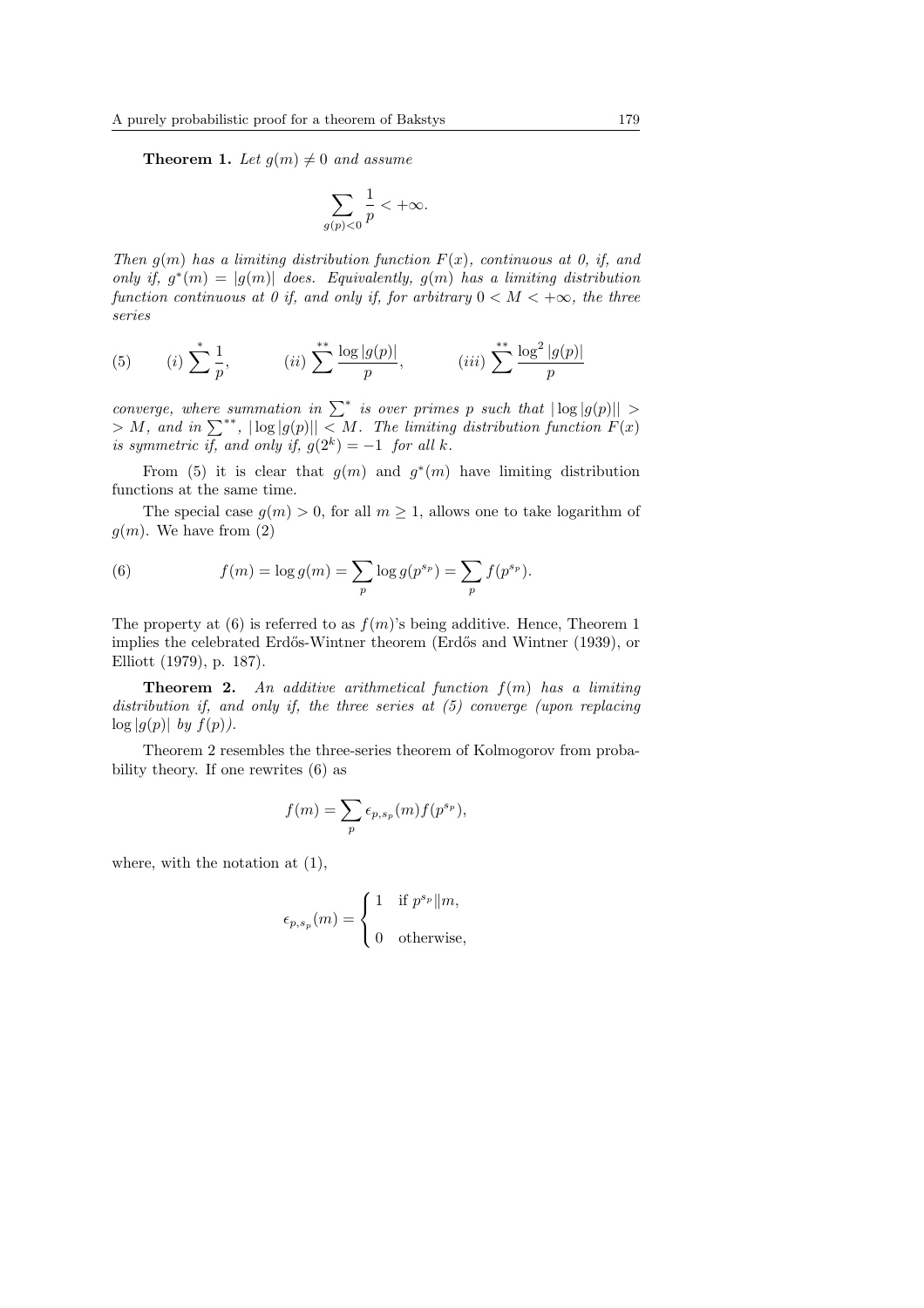an additive function  $f(m)$  becomes an "infinite sum of random variables". It came up in the literature several times, and both P. Erdős and A. Rényi suggested to one of us (Galambos) in personal discussions to reduce Theorem 2 from the Kolmogorov three-series theorem rather than proceeding with a dependent model and extending the three series theorem to such model in order to prove Theorem 2 on probabilistic lines (see Galambos [4]). Such a solution is now given in the present paper via proving the more general Theorem 1.

When we use Chebyshev's inequality in one argument in the next section the variance of the logarithm of  $|g(m)|$  enters, that can be estimated by (iii) of  $(5)$ . In order to avoid new computations we refer there to the Kubilius-Turán inequality (see Kubilius [6] or Elliott [2], p.147).

#### 3. Proof of Theorem 1

For the random variable  $G_N(\omega)$  of (4), Simonelli (2001) proved the following theorem.

**Theorem 3.** Let  $g(m) \neq 0$  and assume

$$
\sum_{g(p)<0}\frac{1}{p}<+\infty.
$$

(i)  $G_N(\omega)$  converges weakly to a random variable continuous at zero if, and only if,  $|G_N(\omega)|$  does. The limiting distribution of  $G_N(\omega)$  is symmetric if, and only if,  $g(2^k) = -1$  for all  $k \ge 1$ .

(ii)  $G_N(\omega)$  converges weakly to a random variable discontinuos at zero if, and only if,  $G_N(\omega)$  converges to zero almost surely.

We wish to stress that no analytic tools (transforms such as characteristic functions) are employed by Simonelli.

Proof of Theorem 1. First let us assume the validity of the three series in (5). This, Kolmogorov three series theorem, and Theorem 3 immediately imply that  $G_N(\omega)$  converges weakly to a random variable continuous at 0. We claim that  $G_N(\omega)$  and  $g(m)$  have the same limiting distribution. Since for each T,  $\prod g(p^{s_p(m)})$  converges weakly to  $G_T(\omega)$ , as  $N \to +\infty$ , to prove our claim  $p \leq T$ 

it suffices to show that for any  $\delta > 0$ ,

$$
R = \lim_{T \to +\infty} \limsup_{N \to +\infty} P_N \left( \left| \prod_{p \le N} g(p^{s_p(m)}) - \prod_{p \le T} g(p^{s_p(m)}) \right| > \delta \right) = 0.
$$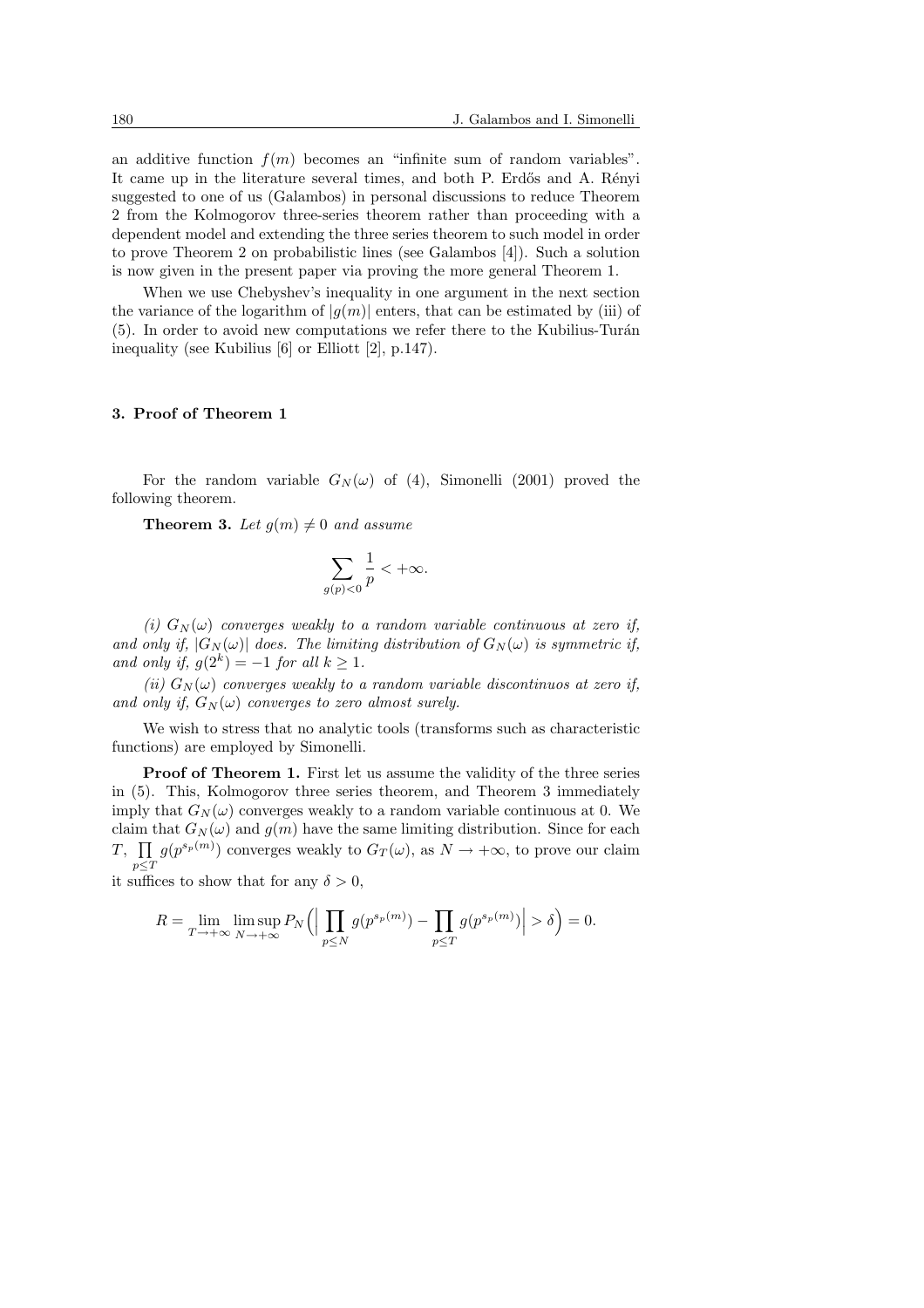Now, the following estimates

$$
P_N\Big(\prod_{TT:g(p)<0}\frac{1}{p}+\sum_{p>T}\frac{1}{p^2}\right)\to 0\ \text{ as }T\to+\infty
$$

and

$$
P_N(s_p(m) \neq \beta_p(m), p > T) \le \sum_{p > T} \frac{1}{p^2} \to 0 \text{ as } T \to +\infty,
$$

where  $\beta_p(m) = 1$  if  $p|m$  and 0 otherwise, give

$$
R = \lim_{T \to +\infty} \limsup_{N \to +\infty} P_N \Big( \Big| \prod_{p \le T} g(p^{s_p(m)}) \Big| \Big| \prod_{T < p \le N} g(p^{s_p(m)}) - 1 \Big| > \delta \Big) \le
$$
\n
$$
\le \lim_{T \to +\infty} \limsup_{N \to +\infty} P_N \Big( \Big| \prod_{p \le T} g(p^{s_p(m)}) \Big| \Big| \prod_{T < p \le N} \Big| g(p^{\beta_p(m)}) \Big| - 1 \Big| > \delta \Big).
$$

This last estimate and the weak convergence of  $G_T(\omega)$  to a proper distribution imply that  $R = 0$  holds whenever for arbitrary  $\epsilon > 0$ 

(7) 
$$
\lim_{T \to +\infty} \lim_{N \to +\infty} P_N \left( \left| \prod_{T < p \le N} \left| g(p^{\beta_p(m)}) \right| - 1 \right| > \epsilon \right) = 0.
$$

The convergence of the first series in (5) and the inequality

$$
P_N\Big(\Big|\prod_{T\epsilon\Big) \leq
$$
  

$$
\leq \sum_{T\epsilon\Big),
$$

where  $\prod^{**}$  is over all primes p such that  $|\log |g(p)|| < M$ , give that (7) is equivalent to

$$
\lim_{T \to +\infty} \limsup_{N \to +\infty} P_N \left( \left| \prod_{T < p \le N}^{**} |g(p^{\beta_p(m)})| - 1 \right| > \epsilon \right) = \lim_{T \to +\infty} \limsup_{N \to +\infty} R_{N,T} = 0.
$$

Let  $0 < \epsilon_1 < \epsilon$ . The convergence of the second series in (5) implies we can find a  $T_o$  such that whenever  $N > T > T_o$ ,

$$
\Big|\prod_{T
$$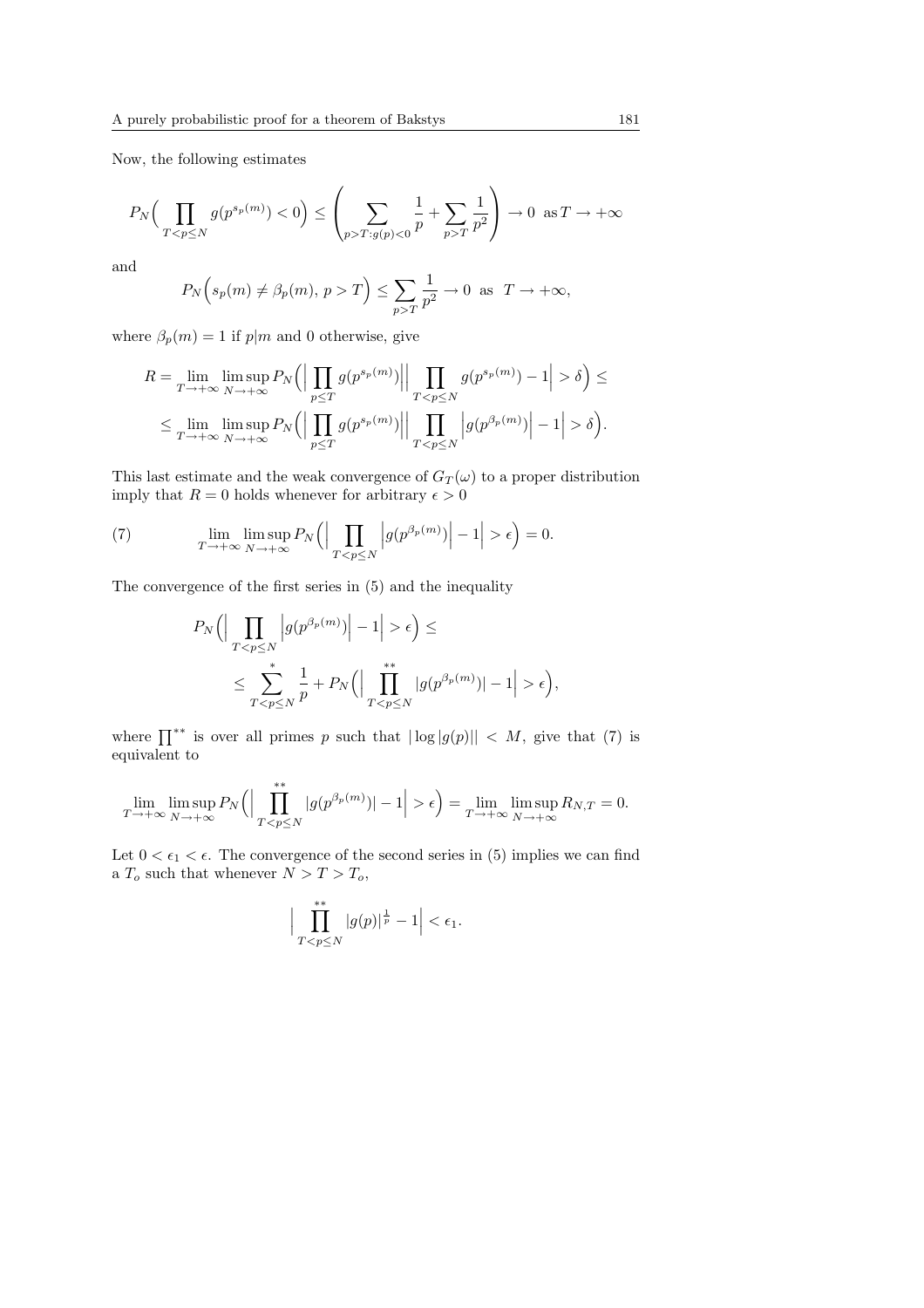Hence,

$$
\left\{\Big|\prod_{T\epsilon\right\}=\n\left\{\prod_{T1+\epsilon \text{ or } \prod_{T1+\epsilon \text{ or } \prod_{T1+\epsilon \text{ or } \prod_{T \ln\left(\frac{1+\epsilon}{1+\epsilon_1}\right) \text{ or } \ln\left(\prod_{T \ln\left(\frac{1+\epsilon}{1+\epsilon_1}\right)\n\left\{\sum_{T\epsilon'\right\},\n\text{where }\epsilon'=\min\left\{\ln\left(\frac{1+\epsilon}{1+\epsilon_1}\right),-\ln\left(\frac{1-\epsilon}{1-\epsilon_1}\right)\right\}. \text{ Hence } \left\{R_{N,T}\leq P_N\left(\Big|\sum_{T\epsilon'\right\}.
$$

Now, by Chebyshev's inequality, after estimating the variance by Kubilius-Turán inequality,  $P_N()$  above is at most

$$
\frac{C}{\epsilon'^2} \sum_{p>T}^{**} \frac{\ln^2 |g(p)|}{p},
$$

and by assumption this bound goes to 0 as  $T \to +\infty$ . Hence  $R = 0$  and the weak convergence of  $g(m)$  and  $|g(m)|$  is established.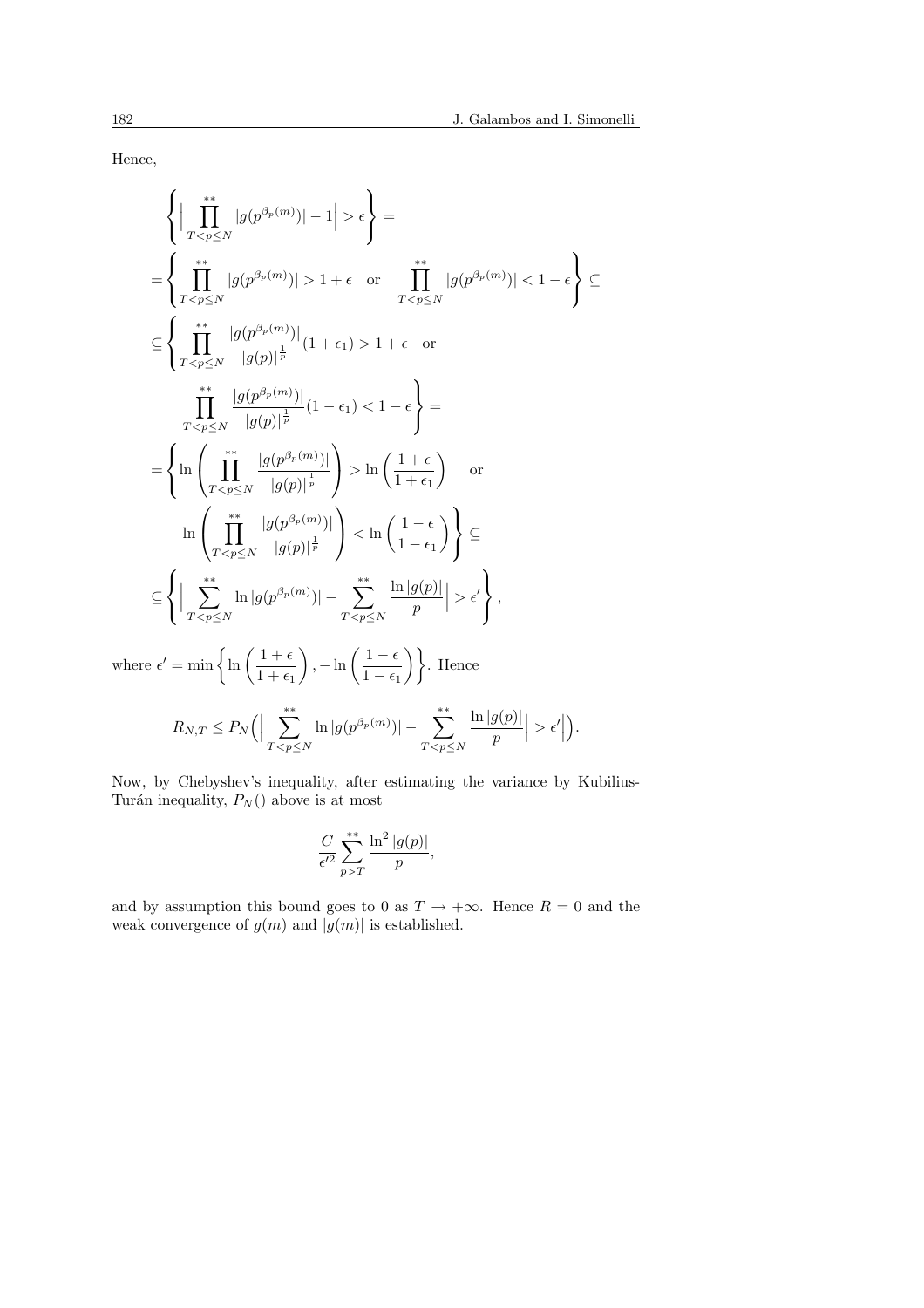Next we assume  $|q(m)|$  has a limiting distribution continuous at zero. Let  $|G_{T_k}(\omega)|$  be an arbitrary subsequence of  $|G_N(\omega)|$  that converges weakly, and denote by  $H(x)$  its limiting distribution. We claim that  $H(x)$  is a proper distribution continuous at zero. If this is indeed the case, the convergence of  $|g(m)|$  and the first part of the proof would imply that  $H(x)$  must coincide with the limiting distribution of  $|g(m)|$ , and since  $|G_{T_k}(\omega)|$  was arbitrary this would give the convergence of  $|G_N(\omega)|$ . Kolmogorov three series theorem and the first part of our proof would further imply the convergence of the three series in (5) and of  $g(m)$ . So let us first assume that  $H(x)$  is not continuous at zero. Then from Theorem 3  $|G_{T_k}(\omega)|$  converges to zero almost surely. We show that this is not possible since it would imply that the limiting distribution of  $|g(m)|$  is also degenerate at 0, contradicting our initial assumption. Let  $\beta_p(m)$ be as in the first part of the proof. To prove our claim it suffices to show that for arbitrary  $\epsilon > 0$ ,

(8) 
$$
\lim_{k \to +\infty} \lim_{n \to +\infty} P_{T_n} \left[ \prod_{T_k < p \le T_n} |g(p^{\beta_p(m)})| > \epsilon \right] = 0.
$$

In fact the convergence of  $|g(m)|$  and (8) immediately give that for arbitrary k

$$
\lim_{N \to +\infty} P_N \left[ \prod_{p \le N} |g(p^{s_p})| > \epsilon \right] = \lim_{n \to +\infty} P_{T_n} \left[ \prod_{p \le T_n} |g(p^{s_p})| > \epsilon \right] \le
$$
  

$$
\le \limsup_{n \to +\infty} \left( P_{T_n} \left[ \prod_{T_k < p \le T_n} |g(p^{\beta_p(m)})| > \epsilon \right] +
$$
  

$$
+ P_{T_n} \left[ \prod_{p \le T_k} |g(p^{s_p(m)})| \ge 1 \right] + \sum_{p > T_k} \frac{1}{p^2} \right),
$$

and the right hand side of the above inequality goes to zero as  $k \to +\infty$ . By Markov inequality ([5], p.50)

$$
\limsup_{n\to+\infty} P_{T_n}\left[\prod_{T_k\epsilon\right]\leq \frac{1}{\epsilon}\limsup_{n\to+\infty} E_{T_n}\left[\prod_{T_k
$$

and by Schwarz's inequality  $(5)$ , p.50 and 419) the above expectation is bounded by

$$
(9) \qquad \left(E_{T_n}\left[\prod_{T_k < p \le T_{k+t}} |g(p^{\beta_p(m)})|^2\right] E_{T_n}\left[\prod_{T_{k+t} < p \le T_n} |g(p^{\beta_p(m)})|^2\right]\right)^{\frac{1}{2}}.
$$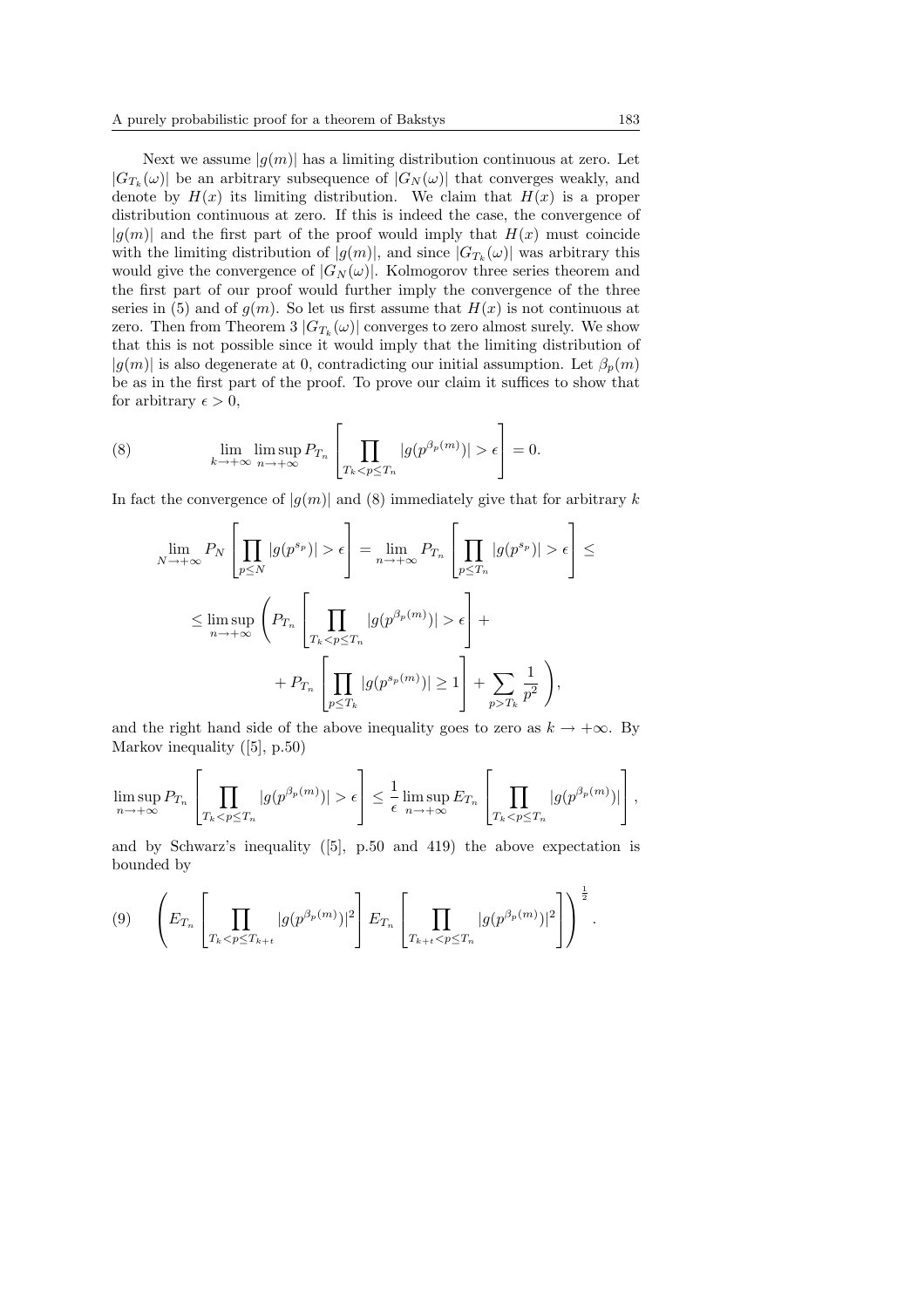Since the first expectation in (9) goes to zero as  $n$  and then  $t$  go to infinity, the validity of (8) will follow if we can show that  $\overline{a}$ 

$$
\alpha = \lim_{t \to +\infty} \limsup_{n \to +\infty} E_{T_n} \left[ \prod_{T_{k+t} < p \le T_n} |g(p^{\beta_p(m)})|^2 \right]
$$

is bounded. Let  $t_n$  be the number of primes p,  $T_{k+t} < p \leq T_n$ . By applying Hölder inequality  $t_n - 1$  times one obtains that  $\alpha$  is at most

$$
\lim_{t\to+\infty}\limsup_{n\to+\infty}\left(\prod_{T_{k+t}
$$

and hence to show that  $\alpha$  is bounded it suffices to show that

$$
\lim_{t \to +\infty} \limsup_{n \to +\infty} \prod_{T_{k+t} < p \le T_n} E_{T_n} \left[ |g(p^{\beta_p(m)})|^{2t_n} \right]
$$

is bounded.

$$
E_{T_n} \left[ |g(p^{\beta_p(m)})|^{2t_n} \right] = 1 - (1 - |g(p)|^{2t_n}) \frac{|T_n/p|}{T_n} \le
$$
  

$$
\le \begin{cases} 1 - \frac{1 - |g(p)|^{2t_n}}{p} & \text{if } |g(p)| \ge 1, \\ 1 - \frac{1 - |g(p)|^{2t_n}}{p} + \frac{1 - |g(p)|^{2t_n}}{T_n} & \text{if } |g(p)| < 1. \end{cases}
$$

Let  $\prod^{**}$  denote product over all p's with  $|g(p)| < 1$ , and  $b_p(\omega) = 1$  if  $e_p(\omega) \ge 1$ , 0 otherwise. Then (10)

$$
\prod_{T_{k+t} < p \le T_n} E_{T_n} \left[ |g(p^{\beta_p(m)})|^{2t_n} \right] \le
$$
\n
$$
\le \prod_{T_{k+t} < p \le T_n} E \left[ |g(p^{b_p(\omega)})|^{2t_n} \right] \prod_{T_{k+t} < p \le T_n}^{**} \left[ \frac{1 - \frac{1 - |g(p)|^{2t_n}}{p} + \frac{1 - |g(p)|^{2t_n}}{T_n}}{1 - \frac{1 - |g(p)|^{2t_n}}{p}} \right] \le
$$
\n
$$
\le \prod_{T_{k+t} < p \le T_n} E \left[ |g(p^{b_p(\omega)})|^{2t_n} \right] \prod_{T_{k+t} < p \le T_n}^{**} \left[ 1 + \frac{p}{p-1} \frac{1}{T_n} \right] \le
$$
\n
$$
\le \prod_{T_{k+t} < p \le T_n} E \left[ |g(p^{b_p(\omega)})|^{2t_n} \right] e^{T_{k+t} < p \le T_n} =
$$
\n
$$
= E \left[ \prod_{T_{k+t} < p \le T_n} |g(p^{b_p(\omega)})|^{2t_n} \right] e^{T_{k+t} < p \le T_n} \prod_{T_n}^{**} e^{T_n}
$$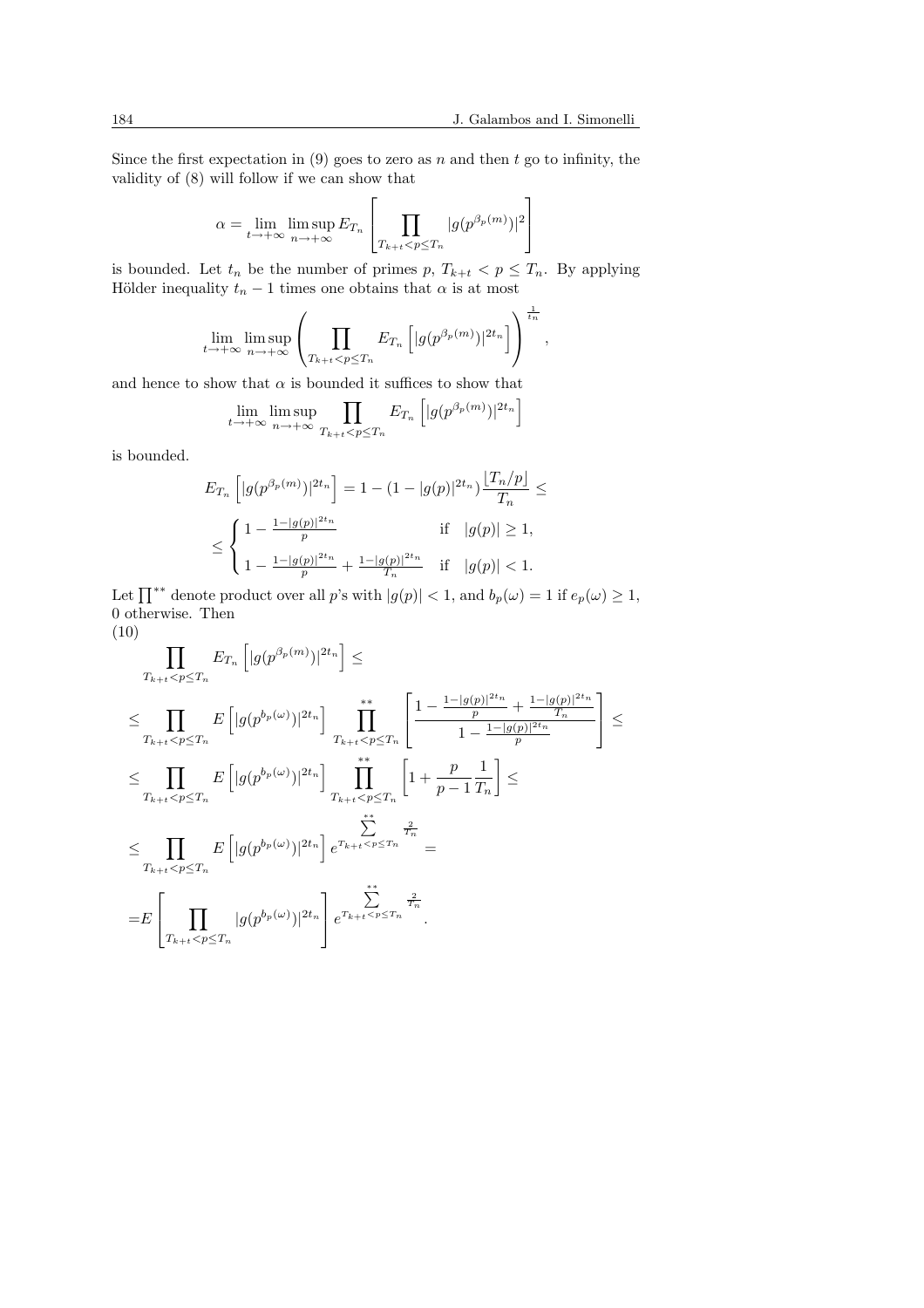Since  $|G_{T_k}(\omega)|$  converges to zero almost surely, the first term in (10) goes to zero as  $n \to +\infty$ , whereas the second term goes to one since the exponent of e is at most  $t_n/T_n$  that also goes to zero as  $n \to +\infty$ . Hence

$$
\lim_{t \to +\infty} \limsup_{n \to +\infty} \prod_{T_{k+t} < p \le T_n} E_{T_n} \left[ |g(p^{\beta_p(m)})|^{2t_n} \right] = 0,
$$

that implies  $\alpha$  is bounded and consequently (8) holds, completing the proof of our claim.

Next we assume that  $H(x)$ , the limiting distribution of  $|G_{T_k}|$ , is continuous at 0 but not proper. In this case we consider  $|G_{T_k}|^{-1}$ . Since  $g(m) \neq 0$ , this new random variable is well defined. Since  $H(x)$  is not proper, by Theorem 3  $|G_{T_k}|^{-1}$  converges to 0 almost surely, and as in the previous case this implies that the limiting distribution of the multiplicative function  $|g(m)|^{-1}$  is also degenerate at 0 which contradicts our initial assumption on  $g(m)$ . Hence weak convergence of  $|q(m)|$  implies weak convergence of  $|G_N(\omega)|$ , the convergence of the three series in (5), and by the first part of our proof weak convergence of  $g(m)$ .

Clearly, if  $q(m)$  has a limiting distribution so does  $|q(m)|$ , reducing this case to the one we have just proved. The proof of Theorem 1 is now complete.

#### References

- [1] **Бакштис А.,** О предельных законах распределения мультипликативных арифметических функций, Литовский мат.  $c\delta$ ., 8 (1) (1968), 5-20. (Bakstys A., On limiting distribution laws of multiplicative arithmetical functions, *Lietuv. Mat. Rinkinys*,  $8(1)(1968)$ , 5-20.)
- [2] Elliott P.D.T.A., Probabilistic number theory I, Springer, 1979.
- [3] **Erdős P. and Wintner A.,** Additive arithmetical functions and statistical independence, *Amer. J. Math.*,  $61$  (1939), 713-721.
- [4] Galambos J., Limiting distribution of sums of (dependent) random variables with applications to arithmetical functions, Z. Wahrscheinlichkeits. verw. Gebiete, 18 (1971), 261-270.
- [5] Galambos J., *Advanced probability theory*, Marcel Dekker, New York, 1995.
- [6] Kubilius J., Probabilistic methods in the theory of numbers, Amer. Math. Soc. Translations of Math. Monographs 11, Providence, R.I., 1964.